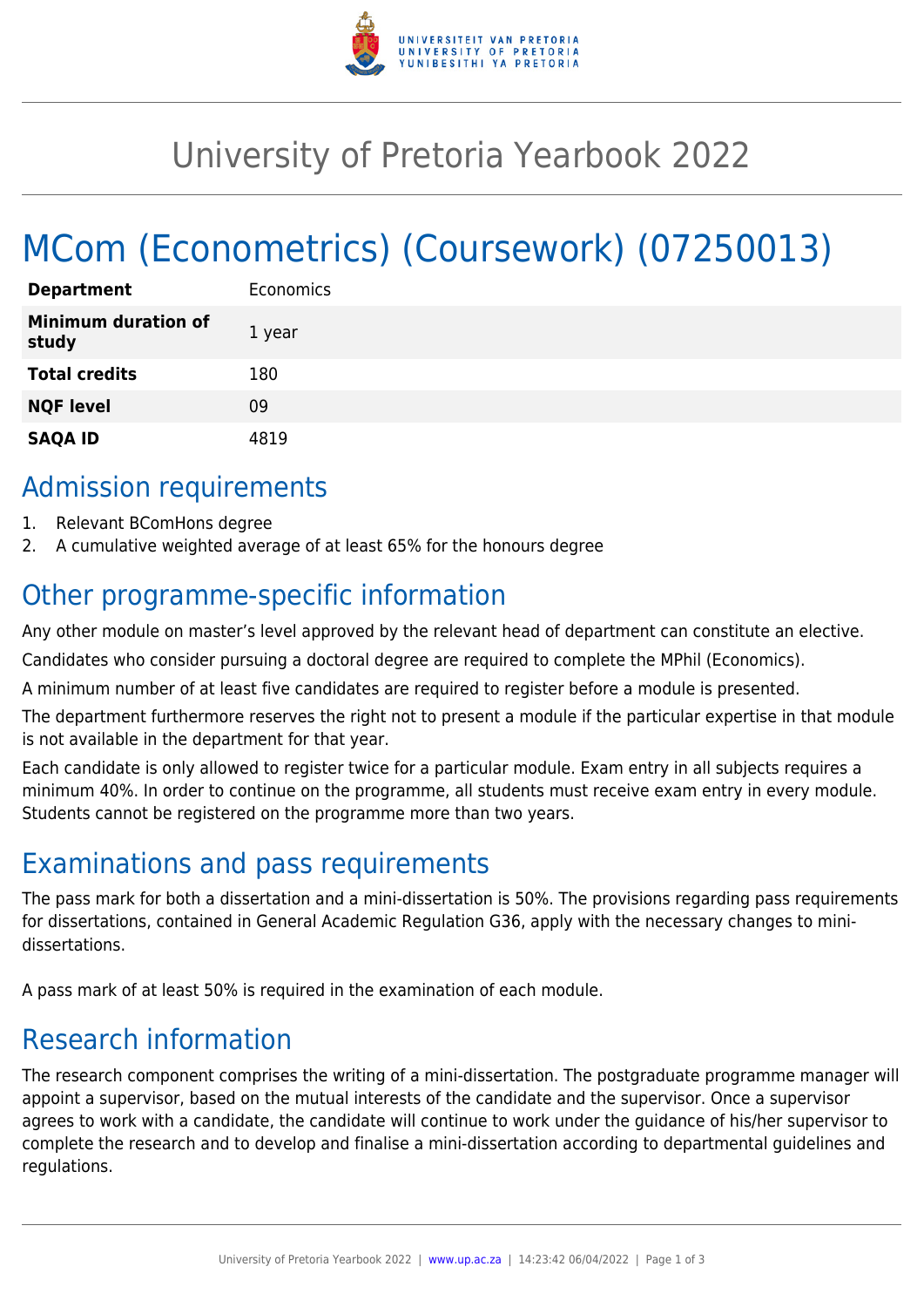

The dissertation contributes 67% towards the total requirements for the degree.

#### **Mini-dissertations, curricula and modules**

- 1. The degree programme requires that a mini-dissertation must be submitted.
- 2. Information on modules, credits and syllabi is available on the yearbook.
- 3. A module in Research Methodology is compulsory in the programme, although it is incorporated into the minidissertation mark. The Dean may, on the recommendation of the relevant head of department, waive the prerequisites.
- 4. The mini-dissertation should be written in consultation with the supervisor, and is to be submitted either by 30 November to graduate in April or May 31 to graduate in September. The mini-dissertation should be submitted to the postgraduate administrator in the department, with the approval of the supervisor. If the supervisor does not approve, the student should approach the postgraduate committee of the department. That committee will make a final recommendation on submission.

#### **Article for publication**

There is no expectation that an article be published from the research conducted in the mini-dissertation.